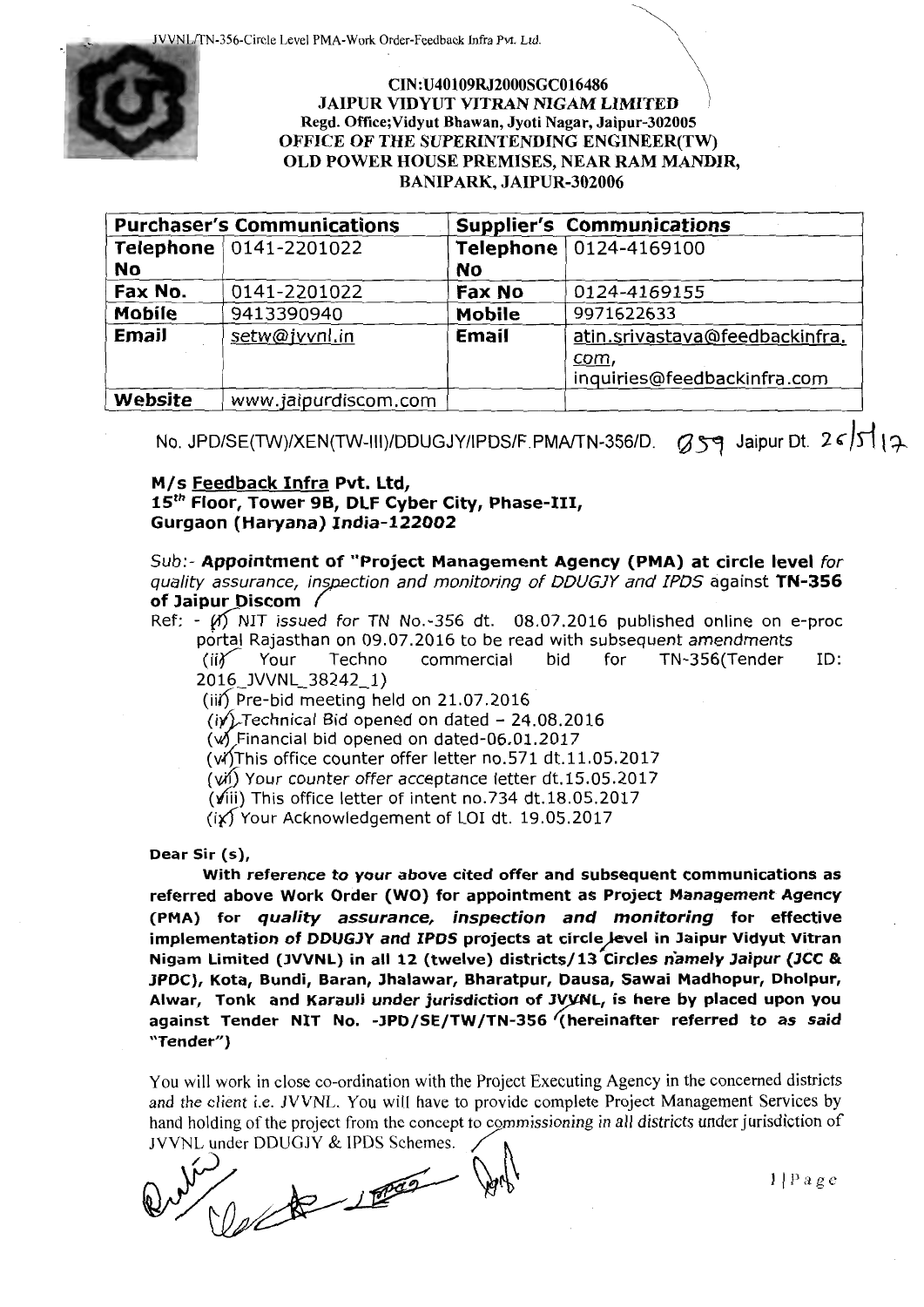JVVNL/TN-356-Circle Level PMA-Work Order-Feedback Infra Pvt. Ltd.

1. Prices:

# 1.1. Contract Price:

The contract price payable is mentioned below:

- 1) The prices as mentioned in schedule of prices 1.3 shall be inclusive of all expenditure, traveling, lodging, communication etc. except service tax which will be payable on actual basis as per applicable rates. Applicable service tax will be reimbursed only on submission of proof of deposit of service tax with concerned department. These price shall be for whole scope of work as mentioned in the bidding document.  $\angle$
- 2) The final consultancy fee shall be at rate 0. 242927 % (Zero point two four two nine two seven percentage) of sanction DPR Cost or actual final project cost i.e the cost as per actual work executed whichever is less.
- 3) Any lncome Tax and surcharge thereon other corporate taxes including work contract tax as attached under the law shall be deducted at source as per Government rules by payment making authority. Necessary TDS certificate in respect of same shall be issued by him.
- 4) Any statutory variation  $(+/-)$ , if any, throughout the contractual period shall be to JVVNL account, as per terms and conditions of the tender document.
- 5) The prices shall include all the expenditure incurred by you for the scope of work mentioned hereafter.
- 6) The Contract Price shall be paid as specified in the contract subject to any additions and adjustments thereto, or deductions there from, as may be made pursuant to the Contract.
- 7) Prices charged by the PMA for the services under the Contract shall not vary from the prices awarded to them.
- 8) The resources provided during the bid process which were evaluated and to be deployed pursuant to tender conditions are provided at Annexure  $-$  A. The variation in the provided resources shall be pursuant to Clause 2.6.5 (b), 2.9.28 and other applicable clauses of the tender document.

# 1.2. Taxes & Duties:

- 1.2.1. The prices are inclusive of all taxes and duties as applicable. However, taxes, duties and levies as may be applicable shall be payable to Feedback Infra Private Limited, Gurgaon as per actual.
- 1.2.2. The income tax shall be deducted at source from the payment to the PMA as per the law in force at the time of execution of contract.
- 1.2.3. If any tax exemptions, reductions, allowances or privileges is available to the PMA in India, the Purchaser shall use its best efforts to enable the PMA to benefit from any such tax savings to the maximum allowable extent.

# 1.3. Schedule of Prices:

 $\sqrt{ }$ 

Schedule of prices for Project Management services:

# S.No. Description of Work

l. Appointment of Project Management Agency (PMA) at each circle level to work as quality monitors who shall prepare quality assurance plan, field quality inspection of on-going/ completed works as well as joint inspection of materials at site on sample basis that is

 $\frac{1}{\sqrt{4}}$ 

Awarded rates (All inclusive) $*$ 

- 1. Consultancy Fee:<sup>c</sup>Rs. 3, 69, 56,522/-  $\left(\omega 0.242927\right)$  of sanctioned project cost Rs.<br>1521.30 Crs.)
- 2. Service Tax: Rs. 55, 43, 478/  $(Q15\% \text{ of above})$  *i*
- 3. Total: 4,25,00,000/- (All

 $2 \mid P \land g \in$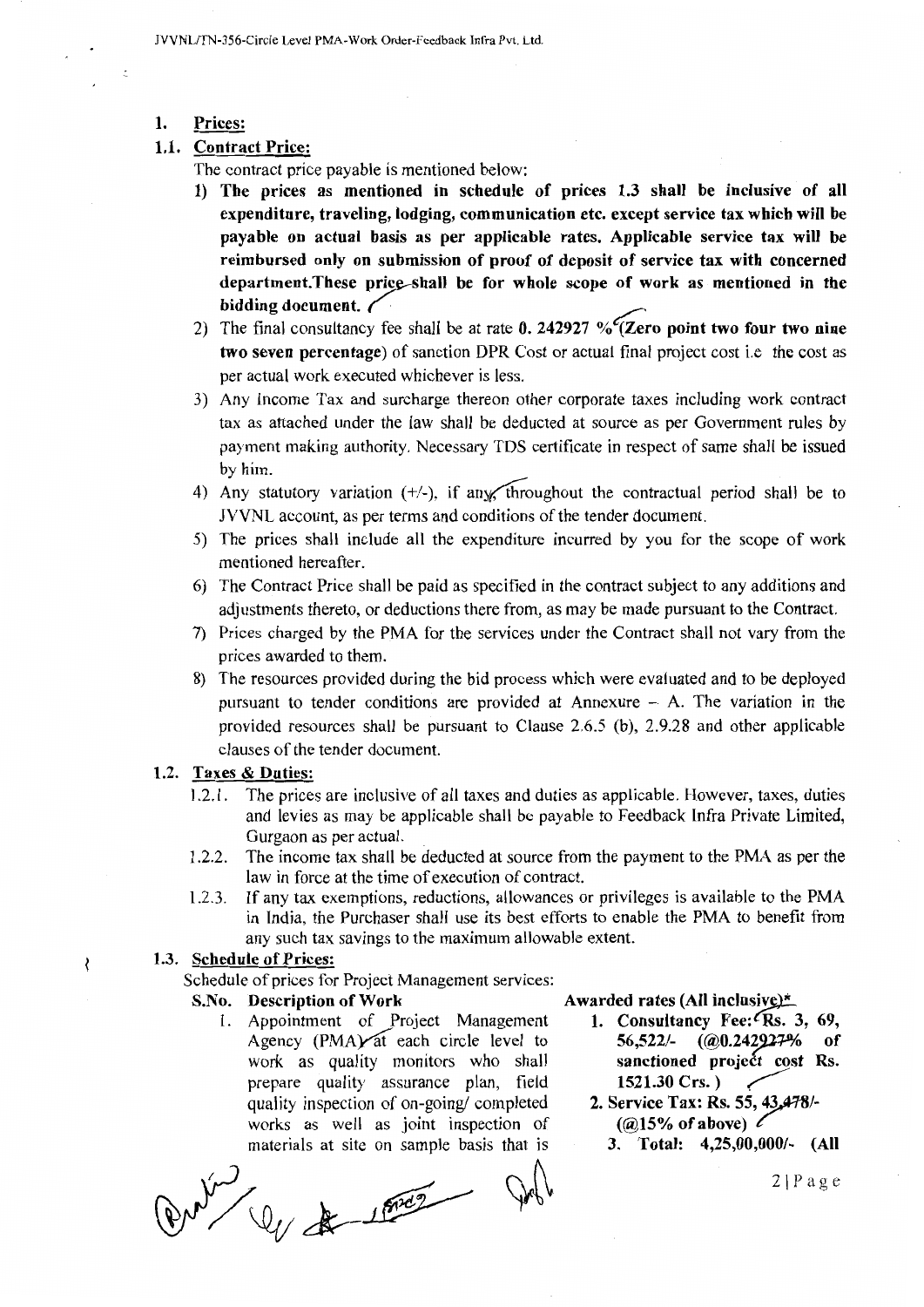10% of major material of DDUGJY and inclusive)

IPDS Schemes being undertaken on (In words- Rupees Four Crore, turnkey basis for JVVNL for period upto Twenty Five Lakh Only) $\angle$ 27 months" against TN-TW-356

\*The Price is subject to Clause 2.9.26 Note 2, the final consultancy fee shall be based on sanctioned DPR cost or actual final project cost i.e cost as per actual work executed whichever is less.  $\swarrow$ 

#### 2. Scope of Work:

The work for the PMA will be to provide monitoring, supervision and quality control of ongoing/ completed works by checking works and randomly selecting material (10% from high value key materials) at site as per duly approved Quality Assurance plan (QA plan) for effective implementation of Deen Dayal Upadhaya Gram Jyoti Vojna (DDUGJY), Integrated Power Development Scheme (IPDS) complying the guidelines released by MoP, Gol for Discom efficiency improvement for a period of 27 months. The PMA will be responsible to station the designated person at the premises of Corporate Office of JVVNL/ circle offices and meet all the service obligations as agreed by it with JVVNL during the contract subsequent upon selection.

# Illustrative scope of services of PMA shall be as under:

# 2.1. Project Planning and Implementation

- a) Assisting Discom in preparation of detailed work implementation schedule in association with turnkey contractor before start of work.
- b) Coordination & monitoring of project implementation activities.
- c) To monitor DPR wise monthly physical & financial progress of the scheme, prepare a consolidated report & submit to utility for onward submission to nodal agency.
- d) To monitor receipt and issue of materials by the contractor.
- e) Identification of anticipated bottlenecks in project implementation & preparation of remedial action plan in consultation with utilities & Contractor.
- f) Verification of invoices raised by the contractors.
- g) To assist utility to verify creation of assets from asset register of the utility.
- h) Recommend the claim of utility for fund release from Nodal Agency. The recommendation is to be supported by a report on expenditure, progress and constraints if any for timely completion of project.
- i) Submit a report to Nodal Agency, regarding Project Completion and expenditure incurred along with recommendation in accordance with the guidelines.
- j) To assist utility in supervision of flow of funds in dedicated bank account of projects.
- k) Recommending time extension of project to the utility.
- I) Assisting utility in closer of the project.
- m) Assisting utility in finalization of reply to the audit.

#### 2.2. Quality Monitoring

- a) To formulate a comprehensive Quality Assurance and Inspection Plan (QAIP), duly consented by JVVNL, with an objective to build Quality Infrastructure under DDUGJY /IPDS projects. It shall be a guiding document for turnkey contractor and utilities with regard to Quality Assurance  $\&$  Inspection and shall be maintained and kept in proper order for scrutiny during the course of project execution and for future reference.
- 

b) Assistance in approval of vendors, GTP and drawings.

 $3|P \text{ a ge}$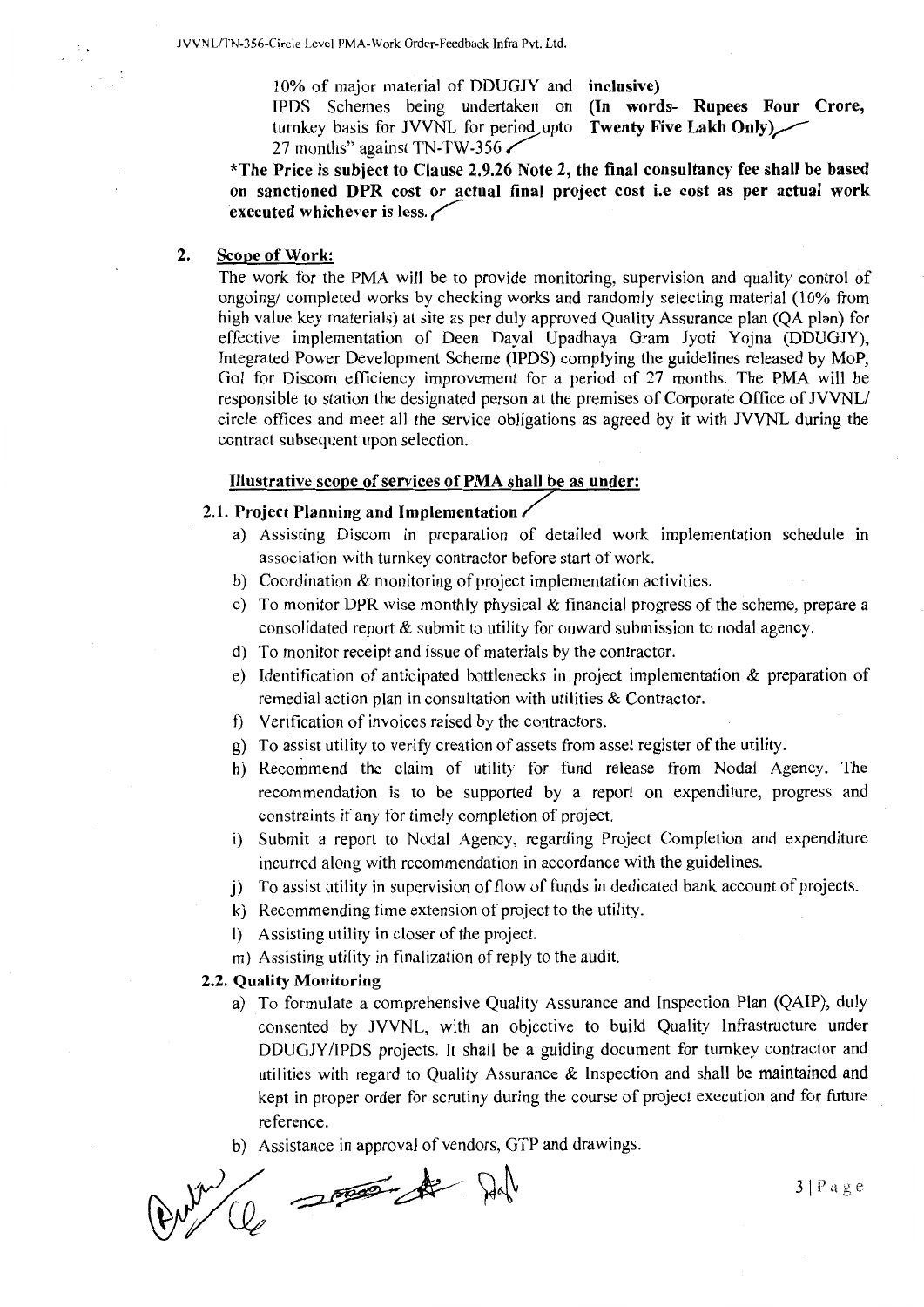#### 2.3. Material and Works Inspection

/  $^{\prime}$  .  $\begin{array}{c} \begin{array}{c} \begin{array}{c} \end{array} \end{array}$ 

- a) To carry out the field inspection (Material Inspection  $-10\%$  on sample basis, Works inspection  $-100\%$  of Works)at site to check quality of material/ equipment at site, field execution of projects, check quality of work man ship and standards as per JVVNL specifications and Quality Assurance and Inspection Plan (QAIP), relevant electricity rules for the on-going/completed projects executed under the turnkey modality on behalf of JVVNL, any other duty assigned by JVVNL not limited to the activities mentioned such as issue of satisfactory completion certificate of the work, verification of final bills submitted by the turnkey contractors if so assigned, verification of final quantity of material utilized at the site etc.
- b) All tool and tackles required for inspecting the work will be arranged and transported at site by the firm at own cost and expenses on receipt of information from nodal officer of the turnkey project for carrying out the inspection every time till the completion of the project.
- c) Joint inspection (along with representative of state utility) of material at site on sample basis i.e. 10% of major materials (Poles, Conductor, Meters, Transformers, Cable). Inspection will be carried out and information/Report will be submitted to JVVNL within 15 days after receiving notice/information from JVVNL. The date of inspection will be intimated to JVVNL before departing for inspection.

#### 2.4. MIS and Web Portal Up-dation

- a) To assist utilities in timely up-dation of information on utility/ Nodal agency Web Portal and periodic reporting to Project Management Team of JVVNL.
- 2.5. Apart from these, appointed PMA shall be responsible for any other works as may be required to ensure timely implementation and effective monitoring of the physical and financial progress of IPDS & DDUGJY projects as per guidelines of the schemes.
- 2.6. Nodal agency (REC/PFC) shall also formulate an appropriate mechanism for third party evaluation, both concurrent and post implementation of the scheme. Appointed agency by them shall carry out inspection on sample basis. PMA shall also have to get addressed observations of these inspecting agencies.

# 3. Period of the Contract:

The Contract/ Project Period shall commence from the date of issue of work order/award and up to 27 months  $\tilde{24}$  months during work execution +3 months to check completed works and other associated activities/ closure.). Period of contract shall be extendable on the same terms  $&$  conditions for a period to be decided at that point of time. However, this Extension will be at sole discretion of JVVNL.

Note: In case the completion period of the work executing agency is extended, then the same shall be required to be extended for PMA accordingly.

# 4. Performance Security Deposit (PSD):

4.1. The successful Bidder, the Earnest Money will be adjusted in arriving at the amount of the Performance Security Deposit.

 $\frac{1}{\sqrt{1-\frac{1}{2}}}\left\{1+\frac{1}{2}\left(1+\frac{1}{2}\right)\right\}$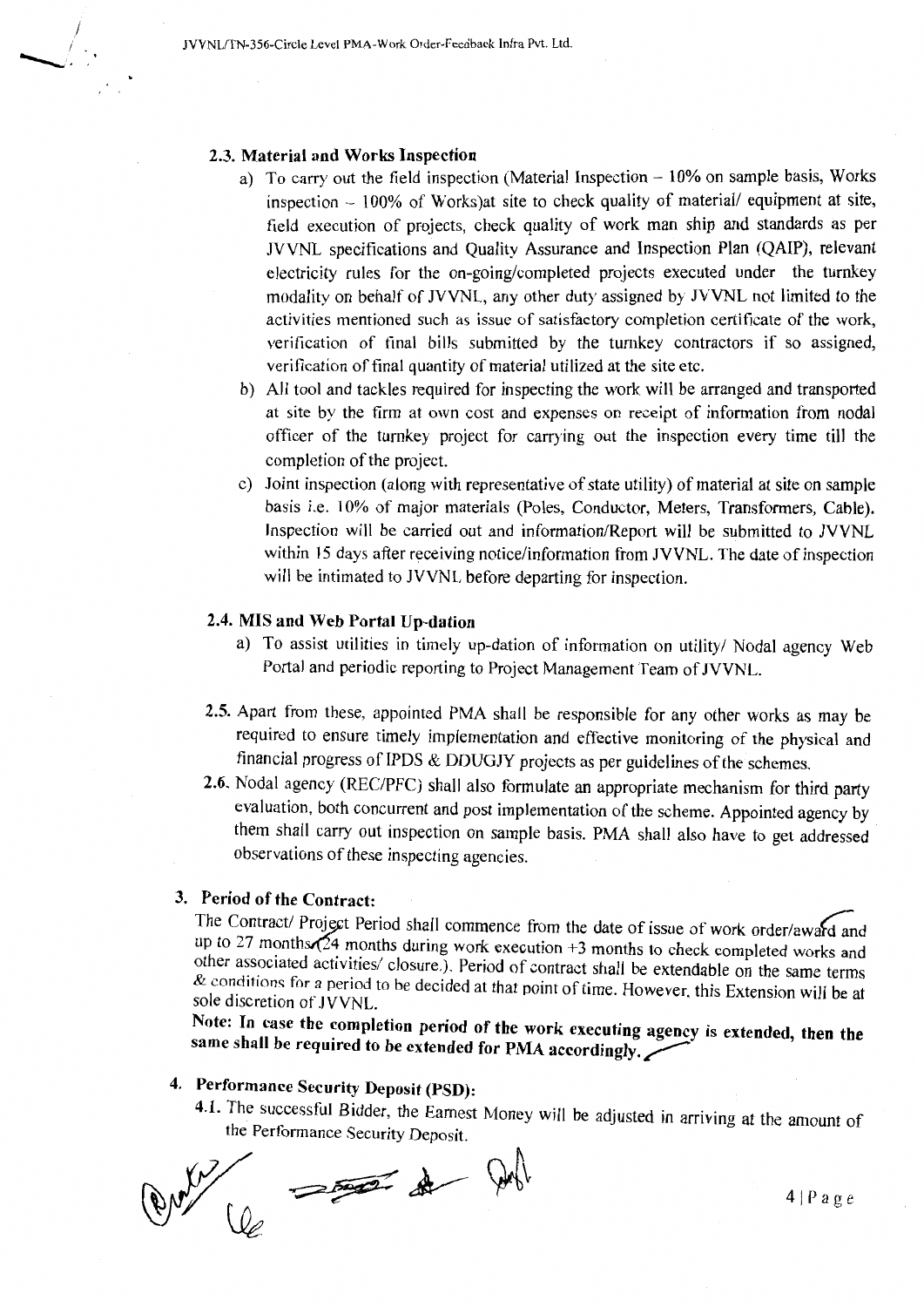JVVNL/TN-356-Circle Level PMA-Work Order-Feedback Infra Pvt. Ltd.

- 4.2. The PMA shall, within fifteen (15) days of the notification of Work/ Contract award, provide a Performance Security deposit of 10% of the total contract value for the due performance of the Contract. Accordance with the provisions of clause No. 2.9.17 of this bidding document.
- 4.3. The proceeds of the Performance Security deposit shall be payable to the Purchaser as compensation for any loss resulting from the PMA failure to complete its obligations under the Contract.
- 4.4. Form of Performance Security deposit: PSD in the form of cash will not be accepted. It may be deposited in the form of un-conditional and irrevocable Bank Guarantee/ Bank Draft/ Banker's Cheque. If PSD is furnished in the form of bank guarantee from Nationalized/ scheduled bank, the same shall be furnished on non-judicial stamp paper worth of  $@Rs.0.25\%$  of BG value or Rs.25000/- whichever is minimum
- 4.5. Refund of Performance Security deposity the PSD deposited will be returned back after 6 (six) months as per clause 2.9.17 from successful completion of the contract/ project period. The PSD shall remain initially valid for a period of 27 months  $+ 6$  months grace period which will be extended further till execution period of contract if any.
- 4.6. Forfeiture of Performance Security deposit: Performance Security deposit shall be forfeited in the following cases:
	- a) When any terms and condition of the contract is breached.
	- b) When the PMA fails to commence, fails to fulfill the services obligations after partially executing the work order.
	- c) To adjust any dues against the firm from any other contract with JVVNL.
- 4.7. No interest will be paid byJVVNL on the amount of performance security deposit.
- 4.8. Proper notice will be given to the PMA with reasonable time before performance security deposit is forfeited.
- 4.9. Forfeiture of earnest money / performance security deposit shall be without prejudice to any other right of JVVNL to claim any damages as admissible under the law as well as to take such action against the PMA such as severing future business relation or black listing, etc.

# 5. Deployment of Resources:

5.1. The firm has to provide the following personnel to work in the contract period as under -

| <b>SI. No.</b> | Position                                               | <b>Number of Person</b> |
|----------------|--------------------------------------------------------|-------------------------|
|                | Project In Charge (1 Nos.)                             | $1$ (One).              |
|                | Quality Assurance Inspector $\bigcap$ for each circle) | 13 (Thirteen)           |
|                | Site Engineers (1 for each circle $\angle$             | 13 (Thirteen)           |

5.2. You shall intimate to this office, the details of personnel deploying at various circle in accordance with the provision of the SBD. The onsite team shall be available in the JVVNL Offices on all working days/ as and when required,

#### 6. Terms of Payment:

The payment shall be made to PMA for his services as under –

| <b>Sl. No.</b> | Description                     | Payment in percentage of total<br>value towards PMA |
|----------------|---------------------------------|-----------------------------------------------------|
|                | During progress of the project. | 60% in equal quarterly installments<br>of 24months  |
|                | 25000                           | $5 $ P a g e                                        |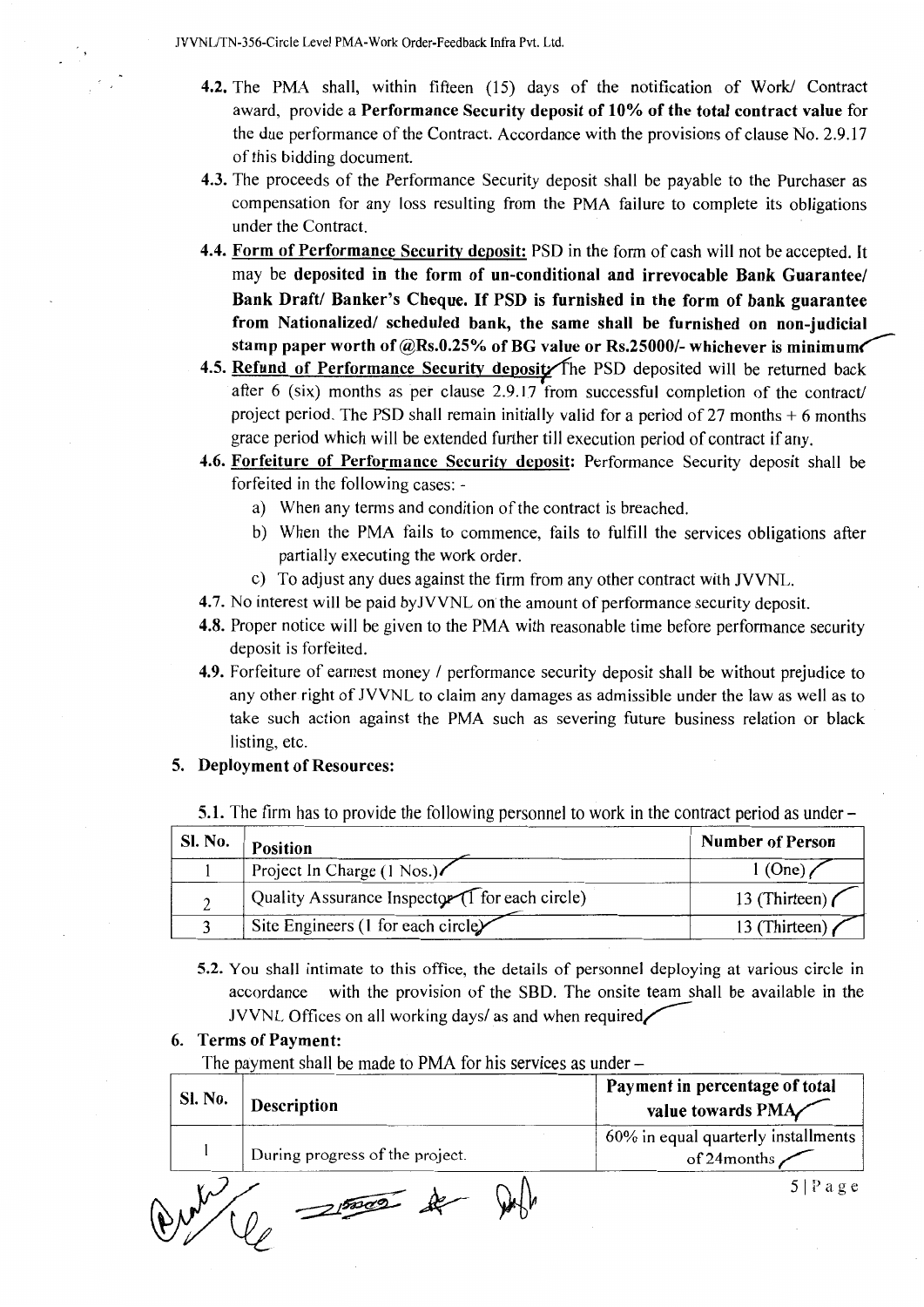| Sl. No. | <b>Description</b>                                 | Payment in percentage of total<br>value towards PMA |  |
|---------|----------------------------------------------------|-----------------------------------------------------|--|
|         | After successful completion of project             |                                                     |  |
|         | by the turnkey contractor                          | $20\%$                                              |  |
|         | After submission of the closer report to the       |                                                     |  |
|         | Nodal Agency                                       |                                                     |  |
|         | After release of final installment of grant to the |                                                     |  |
| 4       | utility by Nodal Agency $&$ acceptance of the      |                                                     |  |
|         | closer of the scheme by Nodal Agency.              |                                                     |  |

Note: -

- 1. In case the project extends beyond 24 months, extra payment shall be computed by proportionately dividing the payment covered under Sr. no. 1 of table above among all  $13\angle$ ircles and extra payment so computed shall be made to the PMA for their services proportionately on same terms and conditions extendable further up to one year for onwards extension required if any, shall be mutually agreed. During the extended time period, the payment will be made for those circles where the work is not completed within time period of 24 months.
- 2. The performance of the PMA shall be regularly reviewed by the concerned Engineer-In-Charge/Nodal Officer and in case of poor performance; payment of the PMA may be withheld until the performance of the PMA improves to the full satisfaction of concerned Engineer-In-Charge/Nodal Officer.
- 3. The fee would be payable in the following manner:
	- (i) The final consultancy fee shall be based on sanction DPR Cost or actual final project cost i.e the cost as per actual work executed whichever is less.
	- (ii) The PMA shall raise quarterly invoice for services rendered to Executive Engineer (DDUGJY), JVVNL of concerned circle or authorized by this office as the case may be. The PMA request for payment shall be made to the Purchaser in writing, accompanied by invoices describing, as appropriate, the related PMA services performed, and by the documents submitted pursuant to conditions of the contract and upon fulfillment of all the obligations stipulated in the awarded Contract. The PMA shall furnish a copy of the monthly progress report along with the invoice.
	- (iii) Payments shall be made promptly by the Purchaser as per the schedule of prices and after submission of an invoice (in triplicate) for payment by the PMA, which the Purchaser has accepted it. However, any delay in payment will not entitle the contractor for any compensation or form ground for extension in delivery period without liquidated damages.
	- (iv) All services rendered by the PMA will be verified, validated and approved by the Executive Engineer (DDUGJY), JVVNL of concerned circle or authorized by this office as the case may be , before payments are released to the service provider as per the terms and conditions of the NIT.
	- (v) The currency in which payments shall be made to the PMA under this Contract shall be Indian Rupees (INR) only.
	- (vi) Bills shall be submitted in triplicate to Superintending Engineer (TW), JVVNL on quarterly basis for verification and onward submission to<br>Senior Account Officer (CPC), JVVNL, Jaipur for arranging payment on<br>  $6 \mid P a g e$ Senior Account Officer (CPC), JVVNL, Jaipur for arranging payment on

(b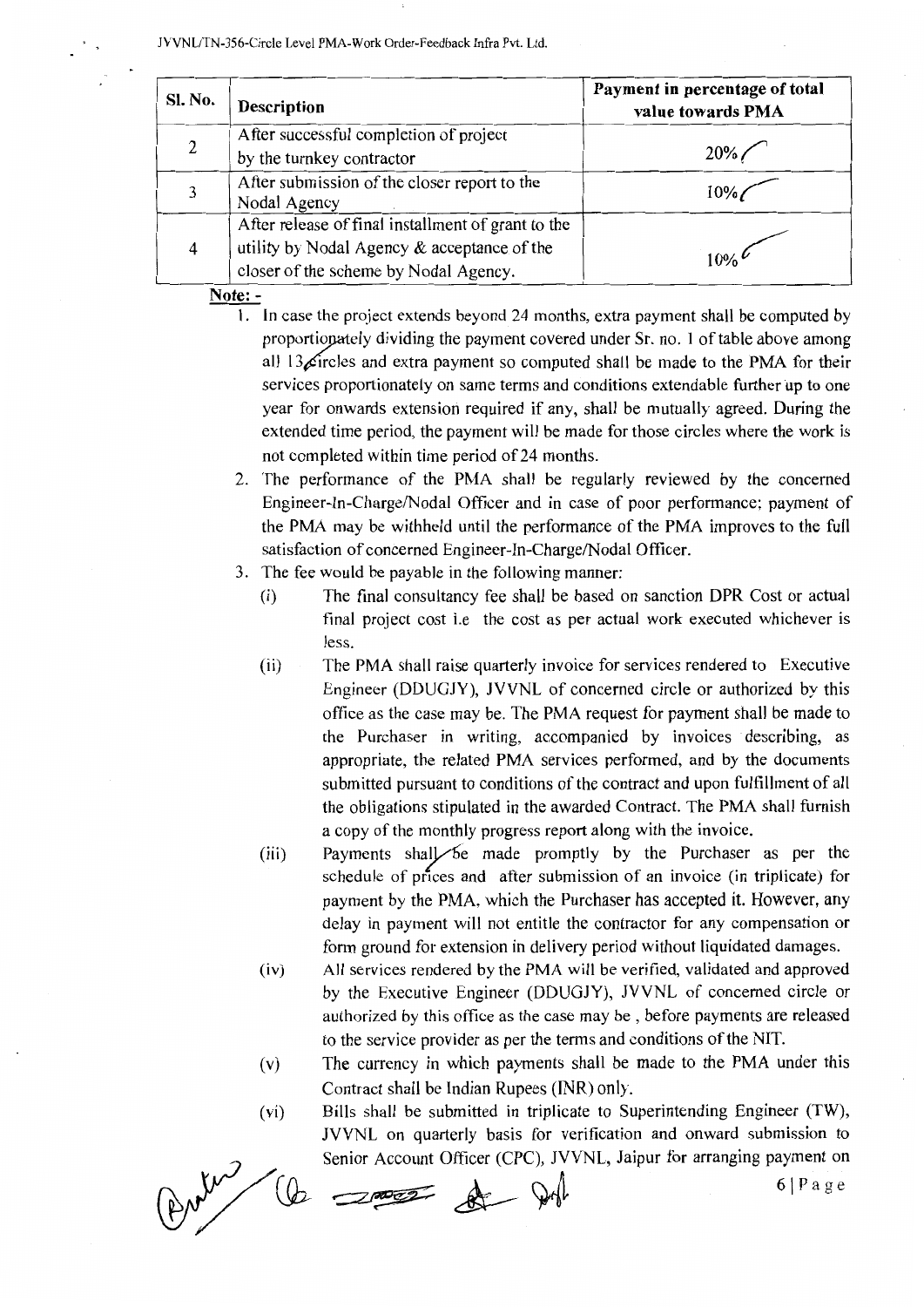$30<sup>th</sup>$  day from the date of receipt and duly verified bills completed with all formalities.

- (vii) No payments will be made prior to acceptance of PBG and execution of Contract Agreement.
- (viii) All remittance charges will be borne by the selected bidder.
- $(ix)$  In case of disputes, 20 % of the amount shall be withheld and will be paid only after settlement of the dispute.
- (x) Payment schedule for the bid will be on quarterly basis after the computation and deduction of all applicable penalties for that quarter.

#### 7. Penalty

7.1. Penalty for delay in execution/ competition of work after the schedule date as per clause  $2.9.13$ 

After submission of bill by Nodal Officer, The PMA is required to verify the bills as per actual site conditions & Terms and Conditions of P.0 and submit the same to the Nodal Officer within seven (7) working days failing which it will attract a penalty  $\omega$  1/4% per week of the approximate cluster/ feeder value for which the bill is raised. The maximum penalty shall be 3%.

# 7.2. Penalty for Resource

The penalty per resource would be imposed in case of exit/replacement of resource from the project within below mentioned period starting from the date of deployment of respective resource:-

- 1. Within 1 Year- Rs. 50,000 (Rupees Fifty Thousand )
	- 2. After 1 year- Rs. 25,000 (Rupees Twenty Five Thousand)

# 7.3. Penalty for absence

In the case of absence (apart from allowed leaves) of a resource during project period, no payment will be made for the days a resource is absent (Per day payment will be calculated by dividing the rate of the resource by the number of working days in that quarter). In addition, a penalty of Rs. 2000/- per working day per resource will be levied for such absence.

1. Fraction of a day in reckoning period in supplies shall be eliminated if it is less than half a day.

7.4. Penalty would be deducted from the applicable payments. All applicable penalties will be in addition to liquidated damages as described in Section 2.9.19

#### 8. Other important terms  $&$  conditions:

- a) All resources deployed by the PMA will compulsorily mark their entry and exit as per the directions/policy of JVVNL.
- b) The Resources would be stationed at client site for the entire project period. The Resource has to follow the working hours, working days and Holidays of Government of Rajasthan. However resource has to be available on a holiday if so is required by JVVNL. No extra payments will be made for working on extended hours / Saturdays / Sundays / Holidays to meet the committed/required time schedules.
- c) Resource shall have to seek prior approval of JVVNL before leaving client office, even if

it is on a holiday.<br> $\mathcal{Q}_L$   $\longrightarrow$   $\mathcal{Q}_L$   $\longrightarrow$   $\mathcal{Q}_L$   $\longrightarrow$   $\mathcal{Q}_L$   $\longrightarrow$   $\mathcal{Q}_L$   $\longrightarrow$   $\mathcal{Q}_L$   $\longrightarrow$   $\mathcal{Q}_L$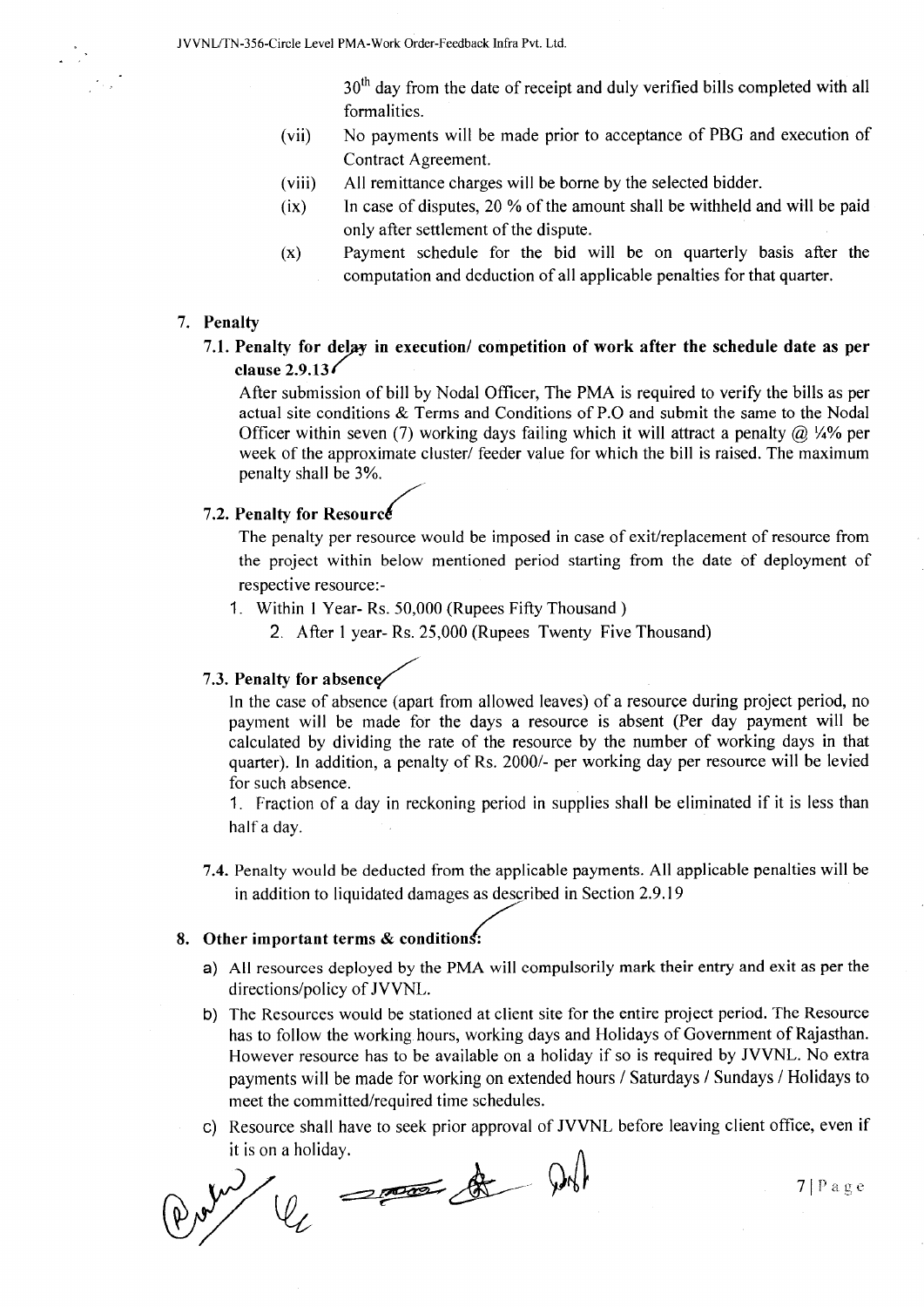#### 9. Contract Agreement: /

The above order shall be governed by the terms & conditions as mentioned above. The contract shall for all purpose be constructed according to the laws of India and subject to jurisdiction of courts of law at Jaipur, Rajasthan only. For due fulfillment of the consultant's obligations, the agency is required to execute an agreement with JVVNL in the prescribed format on a Non-judicial stamp paper worth Rs.15000/- of Rajasthan State within 15 days of receipt of this order. The following documents in the manner indicated herein are also to be enclosed with the contract agreement:-

- (i) Copy of LOI duly accepted
- (ii) Copy of work order duly signed on each page.
- (iii) Tender document including corrigendum for TN 356

All the above contract documents shall be signed by an authorized person holding valid power of attorney. A copy of such power of attorney duly notarized in original on a Nonjudicial stamp paper of worth Rs. 500.00 shall also be furnished along-with the contract documents. No payment shall be released without execution of contract agreement as mentioned above.

# 10. Nodal Officer/ Engineer In-charge:

At the corporate level the progress monitoring of works shall be carried out by the Superintending Engineer TW and SE DDUGJY for respective schemes. At the field level, concerned XEN of respective circle i.e. XEN (DDUGJY) of concerned circle or otherwise  $\cdot$ nominated by Nigam for DDUGJY & IPDS works shall be Engineer In-charge of the work, under the control of the concerned Superintending Engineer (O&M), JVVNL. The Engineer-IN- Charge shall interact  $&$  co-ordinate and also arrange various information required for the proper monitoring/supervision of the project to the firm. At corporate level, the XEN (DDUGJY) for DDUGJY and XEN (IPDS) for IPDS at Corporate Office, Jaipur shall be coordinating the works and report to the higher authorities from time to time.

# 11. Disputes, Resolution & Arbitration:

- 11.1. General: If any dispute arises between the PMA and JVVNL during the execution of a contract that would be amicably settled by mutual discussions. However, if the dispute is not settled by mutual discussions, a written representation will be obtained from the contractor on the points of dispute. The representation so received shall be examined by the concerned Procurement Committee which sanctioned the tender. The Procurement Committee may take legal advice of a counsel and then examine the representation. The contractor will also be given an opportunity of being heard. The Committee will take a decision on the representation and convey it in writing to the contractor. All disputes differences or questions whatsoever arising between the JVVNL and the Contractor upon or in relation or in connection with the contract shall be deemed to have risen at Jaipur and no court other than courts at Jaipur, Rajasthan shall have jurisdiction to entertain or try the same. The disputes if any, could also be referred to settlement committees of JVVNL to settle the dispute if any on the request of the consultant for which fees shall be payable as per JVVNL Rules.
- 11.2. Settlement committee for Disputes: If a question, difference or objection arises in connection with or out of the contract agreement or the meaning of operation of any part, thereof or the rights, duties or liabilities of either party have not been settled by mutual discussions and then by tender sanctioning Procurement Committee, it shall be referred to

es since de politica de 8/Page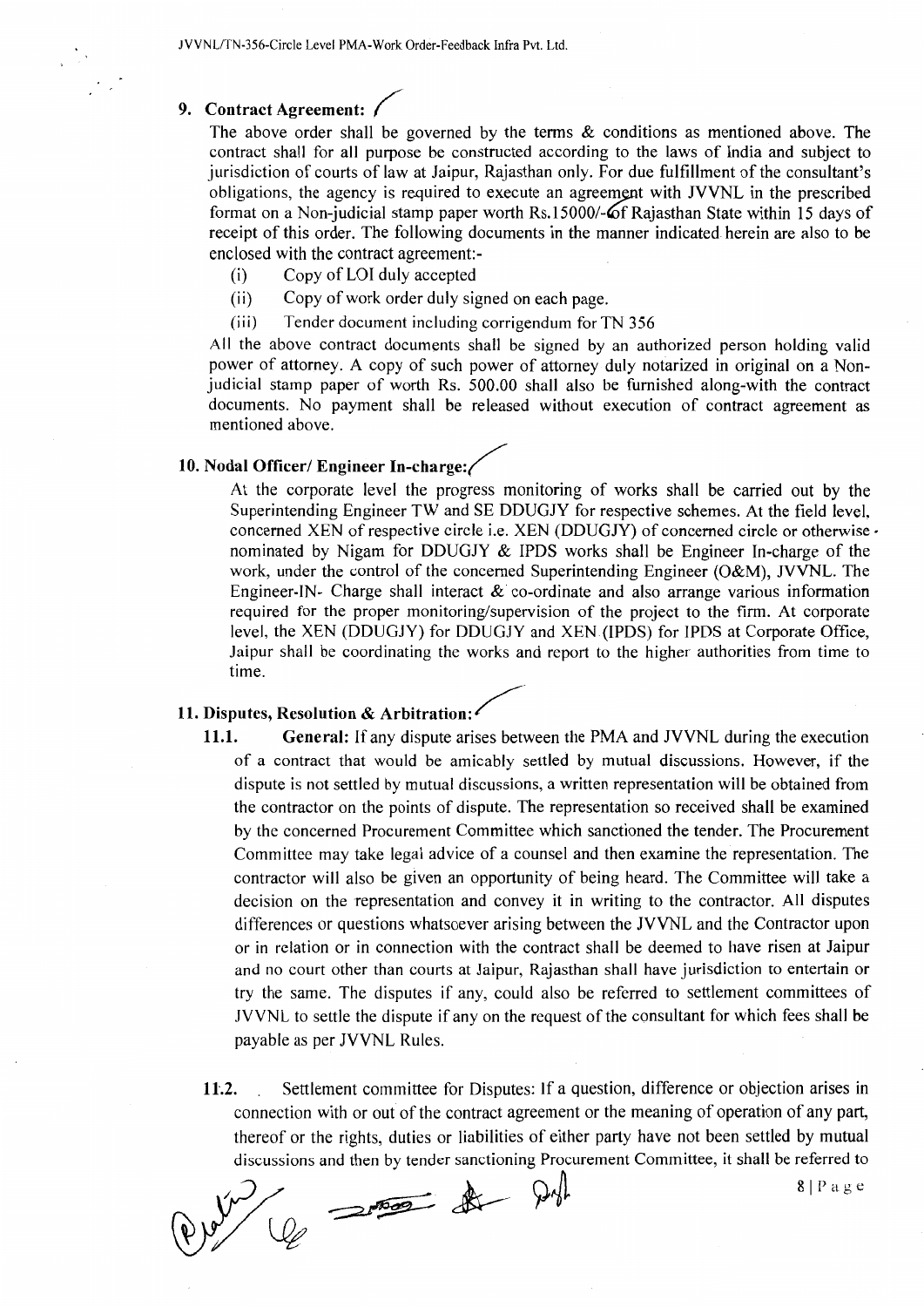the corporate level settlement committee of JVVNL for decision after deposition of prescribed fees.

# 12. Force Majeure/

- 12.1. The PMA shall not be liable for forfeiture of its Performance Security deposit, liquidated damages, or termination for default if and to the extent that it is delay in performance or other failure to perform its obligations under the Contract is the result of an event of Force Majeure.
- 12.2. For purposes of this clause, "Force Majeure" means an event or situation beyond the control of the Bidder that is not foreseeable, is unavoidable, and its origin is not due to negligence or lack of care on the part of the PMA. Such events may include, but not be limited to, acts of the Purchaser in its sovereign capacity, wars or revolutions, fires, floods, epidemics, quarantine restrictions, and freight embargoes.
- 12.3. If a Force Majeure situation arises, the contractor shall promptly notify the department in writing of such conditions and cause thereof within 15 days of occurrence of such event. Unless otherwise directed by JVVNL, the contractor shall continue to perform its obligations under the contract as far as reasonably practical.
- 12.4. If the performance in whole or part or any obligation under the contract is prevented or delayed by any reason of Force Majeure for a period exceeding 60 days, either party at its option may terminate the contract without any financial repercussion on either side.

# 13. Legal Jurisdiction

All legal proceedings arising out of any dispute between both the parties regarding a contract shall be settled by a competent court having jurisdiction at jaipur, where agreement has been executed and by no other court. There shall be no provision of appointing Arbitrator to settle the issue.

# 14. Governing  $Law$

The Contract shall be governed by and interpreted in accordance with the laws of the Rajasthan State/the Country (India), unless otherwise specified in the contract.

# 15. Scope of Supply

- Subject to the provisions in the bidding document and contract, the PMA should perform services as specified in the bidding document.
- Unless otherwise stipulated in the Contract, the scope of award shall include all such items not specifically mentioned in the Contract but that can be reasonably inferred from the Contract as being required for attaining delivery and completion services as if such items were expressly mentioned in the Contract.

# 16. Contrators's Responsibilities

- 16.1. The Bidder shall provide the service and manpower in accordance with the provisions of bidding document and/ or contract;
- 16.2. The bidder is expected to carry out the assignment with due diligence and in accordance with prevailing standards of the profession;
- 16.3. The Bidder shall deploy the requisite manpower and infrastructure within 30 days of placing the work order by JVVNL. Beyond thirty days, LD would be imposed as per the clause 2.9.19 below and may even terminate the contract as per clause 2.9.24.
- 16.4. The responsibilities of the PMA as described in Clause2.2, would also be considered as the responsibilities of the PMA. Hence, it is the prerogative of the PMA to

 $\theta$  ... 9| Page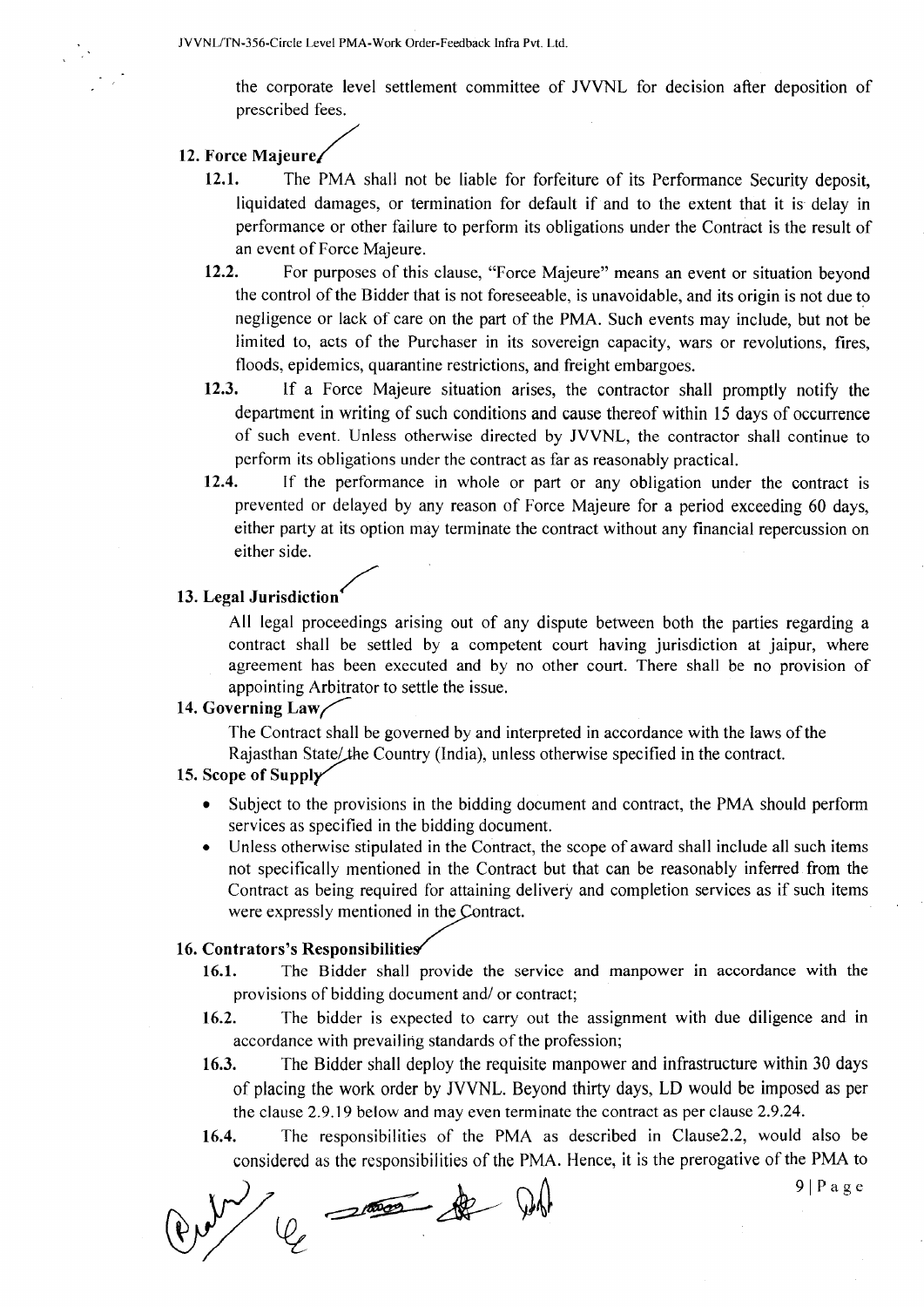constantly monitor and mentor the conduct of its employees deployed as part of this engagement.

- 17. Responsibilities of the Man Power of PMA  $\ell$ <br>17.1. The deployed manpower of the Bidder will maintain office decorum. They will be courteous, polite and cooperative.
	- 17.2. The deployed man power will follow all rules, regulations and policies as decided by the JVVNL.
	- 17.3. The deployed man power will be responsible for any damage to equipments, property and third party liabilities caused by their acts. For any damages, the extent of damage as decided by JVVNL will be final.
	- 17.4. The PMA will need to possess multi-dimensional capability to adequately meet the requirement of the contract/ award;
	- 17.5. The PMA & its designated man power will need to be able to work efficiently with senior management and officers of Discom/Dedicated monitoring cells
	- 17.6. The PMA will bring proven knowledge and experience of handling project monitoring and efficiency improvement assignments.
	- 17.7. The PMA and its designated man-power shall bring their own laptops and data card for carrying out their activities.
	- 17.8. The man-power proposed by the Bidder must fulfill all qualification and experience requirements as provided in the Tender Document by the Purchaser. Any deviation from the printed qualification and experience would be clearly mentioned in the offer document by the Bidder.

#### 18. Purchaser's Responsibilities /

- 18.1. JVVNL shall perform all its responsibilities in accordance with the general conditions of the contract.
- 182.JVVNL may conduct a thorough background verification and character verification of the Man Power of PMA as per the policies of JVVNL.

# 19. Recoveries from PMA

- 19.1. Recovery of liquidated damages and penalties shall be made from bills and/ or the first available opportunity.
- 19.2. JVVNL shall withhold amount to the extent of non-deployment of resources or nonperformance of services until all the contractual service agreements are met satisfactorily. In case of failure to withhold the amount, it shall be recovered from his dues and performance security deposit available with JVVNL.
- 19.3. The balance, if any, shall be demanded from the Bidder and when recovery is not possible, the Purchase Officer shall take recourse to law in force.

#### 20. Confidential Information/

20.1. JVVNL and the Contractor shall keep confidential and shall not, without the written consent of the other party hereto, divulge to any third party any documents, data, or other information furnished directly or indirectly by the other party hereto in connection with the Contract, whether such information has been furnished prior to, during or following completion or termination of the Contract.

~k94 IOI Page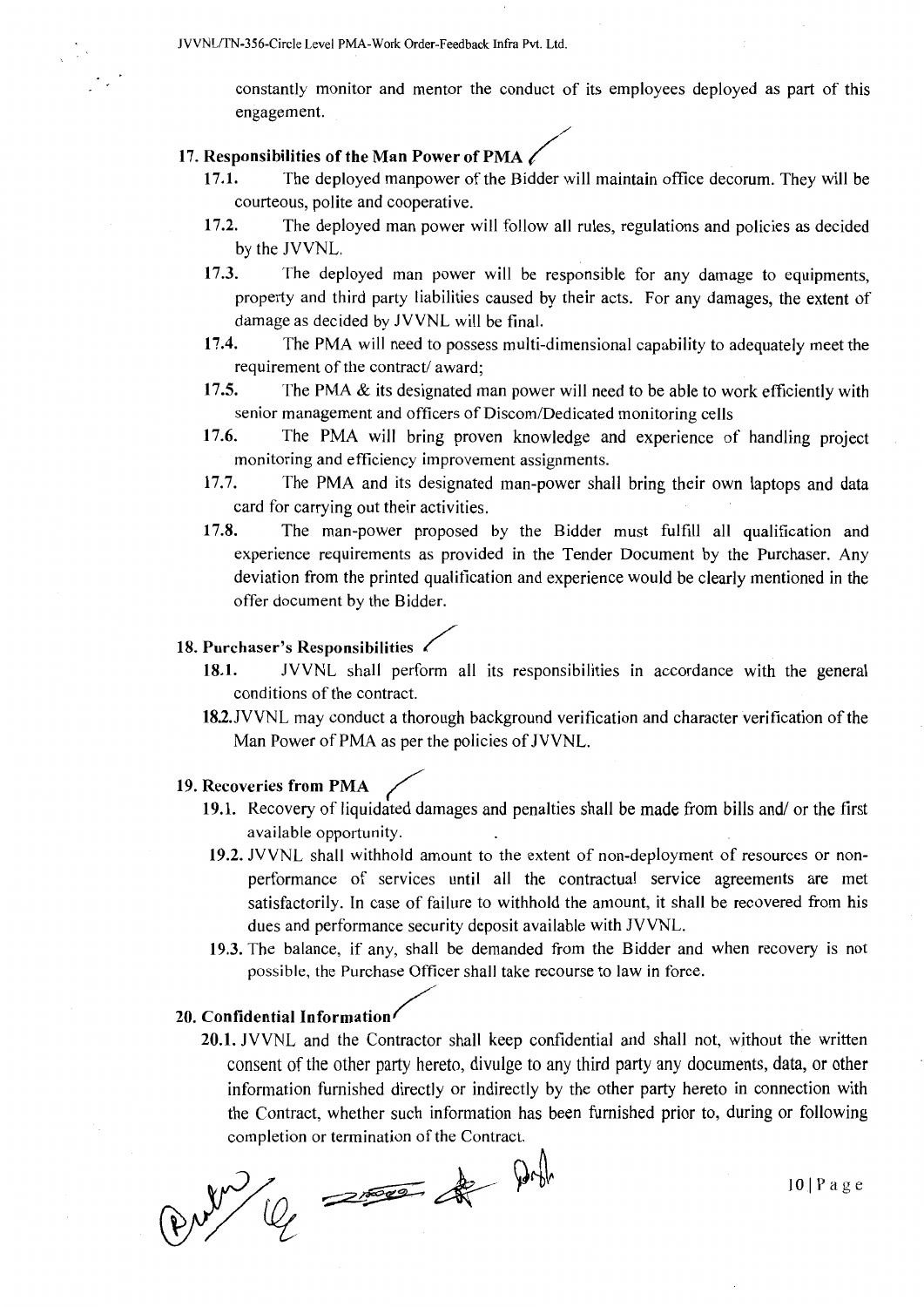JVVNL/TN-356-Circle Level PMA-Work Order-Feedback Infra Pvt. Ltd.

- 20.2. JVVNL shall not use such documents, data, and other information received from the Bidder for any purposes unrelated to the Contract. Similarly, the Bidder shall not use such documents, data, and other information received from the Purchaser for any purpose other than the work and services required for the performance of the Contract.
- 20.3. The obligation of a party under sub-clauses above, however, shall not apply to information that: -
	- 20.3.1. JVVNL or Bidder need to share with the JVVNL or other institutions participating in the Contract;
	- 20.3.2. now or hereafter enters the public domain through no fault of that party;
	- 20.3.3. can be proven to have been possessed by that party at the time of disclosure and which was not previously obtained, directly or indirectly, from the other party; or
	- 20.3.4. Otherwise lawfully becomes available to that party from a third party that has no obligation of confidentiality.
- 20.4. The above provisions shall not in any way modify any undertaking of confidentiality given by either of the parties hereto prior to the date of the Contract in respect of the supply or any part thereof.
- 20.5. The provisions of this clause shall survive completion or termination, for whatever reason, of the Contract.

# 21. Extension in Delivery Period and Liquidated Damages (LD)  $\ell$

- 21.1. Except as provided under clause "Force Majeure", if the Bidder fails to deploy the requisite manpower and providing of requisite services within the period specified in the Contract, the Purchaser may without prejudice to all its other remedies under the Contract, deduct from the Contract Price, as liquidated damages, a sum equivalent to the percentage specified in the conditions of the Contract Price for each week or part thereof of delay until actual deployment of the manpower and providing of requisite services, up to a maximum deduction of the percentage specified in the bidding document and/ or contract. Once the maximum is reached, the Purchaser may terminate the Contract pursuant to clause "Termination".
- 21.2. The time specified for services in the bid document shall be deemed to be the essence of the contract and the successful Bidder shall arrange manpower for deployment within the specified period.
- 21.3. The service provider shall request in writing to tendering authority giving reasons for extending the deployment period of man power and providing requisite services if he finds himself unable to arrange requirement of award within the stipulated delivery period. This request shall be submitted as soon as a hindrance occurs or within 15 days from such occurrence but before expiry of stipulated period of completion of deployment schedule after which such request shall not be entertained.
- 21.4. The Competent authority of Discom shall examine the justification of causes of hindrance in the execution of award and the period of delay occurred due to that and recommends the competent authority on the period of extension which would be granted with or without liquidated damages.
- 21.5. Normally, extension in deployment of manpower in following circumstances may be considered without liquidated damages:
	- 21.5.1. When delay has occurred due to occurrence of some unfortunate event to any of

the selected manpower<br>(Q

Ill Page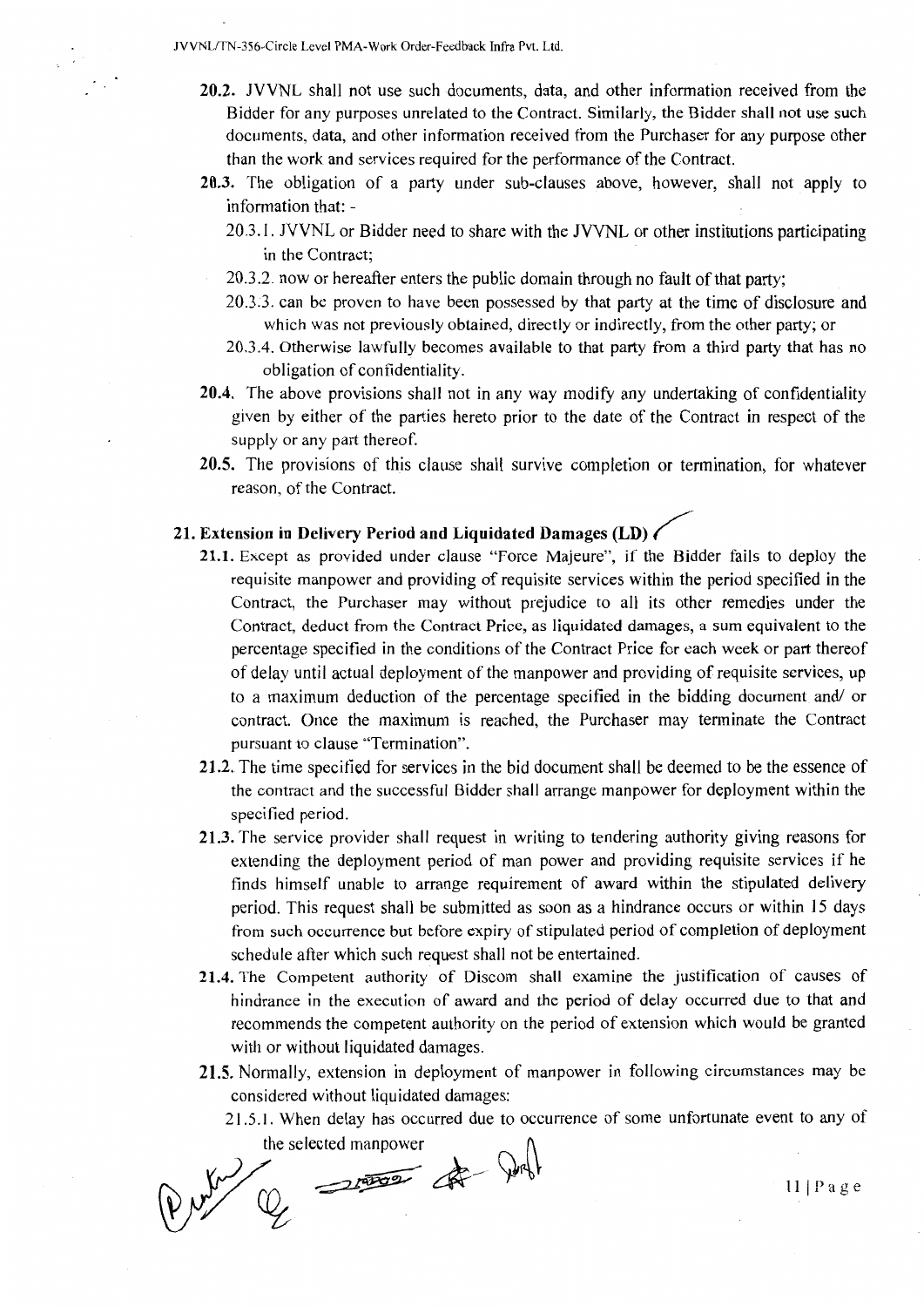- 22.5.2. When delay has occurred due to resignation of the selected manpower or accident or demise etc.
- 22.6. It shall be at the discretion of the concerned authority to accept or not to accept the selected PMA after the expiry of the stipulated deployment period, if no formal extension in completion period has been applied and granted. The competent authority shall have right to cancel the contract with on the basis of contractual obligations not met.
- 22.7. In case of extension in the deployment of the manpower and services is granted with full liquidated damages, the recovery shall be made on the basis of following percentages of value of quarterly amount payable to the service category which the PMA has failed to deploy: -

|                | $u \nu \nu \nu$ ,                                           |                                              |
|----------------|-------------------------------------------------------------|----------------------------------------------|
| SI.<br>No.     | Condition                                                   | LD as % of<br>amount of<br>quarterly payment |
| a.             | Delay up to 1 week of deployment of the team size as per WO | $2.5 \%$                                     |
| b.             | Delay exceeding one 1 week but not exceeding 2 weeks        | $5.0 \%$                                     |
| c.             | Delay exceeding2 week not exceeding 3 weeks                 | $7.5\%$                                      |
| $\mathbf{d}$ . | Delay exceeding 3 weeks but not exceeding 4 weeks           | 10.0%                                        |

Note: Fraction of a day in reckoning period of delay shall be eliminated if it is less than half a day.<br>i. The maximum amount of agreed liquidated damages shall be 10% of the quarterly

- The maximum amount of agreed liquidated damages shall be 10% of the quarterly amount of payment.
- ii. If the Bidder requires an extension of time in completion of contractual obligation on account of occurrence of any hindrances, he shall apply in writing to the authority which had placed the supply order, for the same immediately on occurrence of the hindrance butnot after the stipulated date of completion of supply.
- 111. Deployment period may be extended with or without liquidated damages if the delay is on account of hindrances beyond the control of the Bidder.

#### 23. Limitation of Liability  $\epsilon$

Except in cases of gross negligence or willful misconduct: -

- neither party shall be liable to the other party for any indirect or consequential loss or damage, loss of use, loss of production, or loss of profits or interest costs, provided that this exclusion shall not apply to any obligation of the Bidder to pay liquidated damages to the Purchaser; and
- the aggregate liability of the Bidder to the Purchaser, whether under the Contract or otherwise, shall not exceed the amount specified in the Contract, provided that this limitation shall not apply to any obligation of the Bidder to indemnify the Purchaser with respect to patent infringement.

# 24. Change in Laws & Regulations  $\angle$

Unless otherwise specified in the Contract, if after the date of the Invitation for Bids, any law, regulation, ordinance, order or bylaw having the force of law is enacted, promulgated, abrogated, or changed in Rajasthan/ India, where the Site is located (which shall be deemed to include any change in interpretation or application by the competent authorities) that subsequently affects the Deployment Date and/ or the Contract Price, then such Deployment Date and/ or Contract Price shall be correspondingly increased or decreased,

to the extent that the PMA has thereby been affected in the performance of any of its if  $\binom{12}{P}$  a g e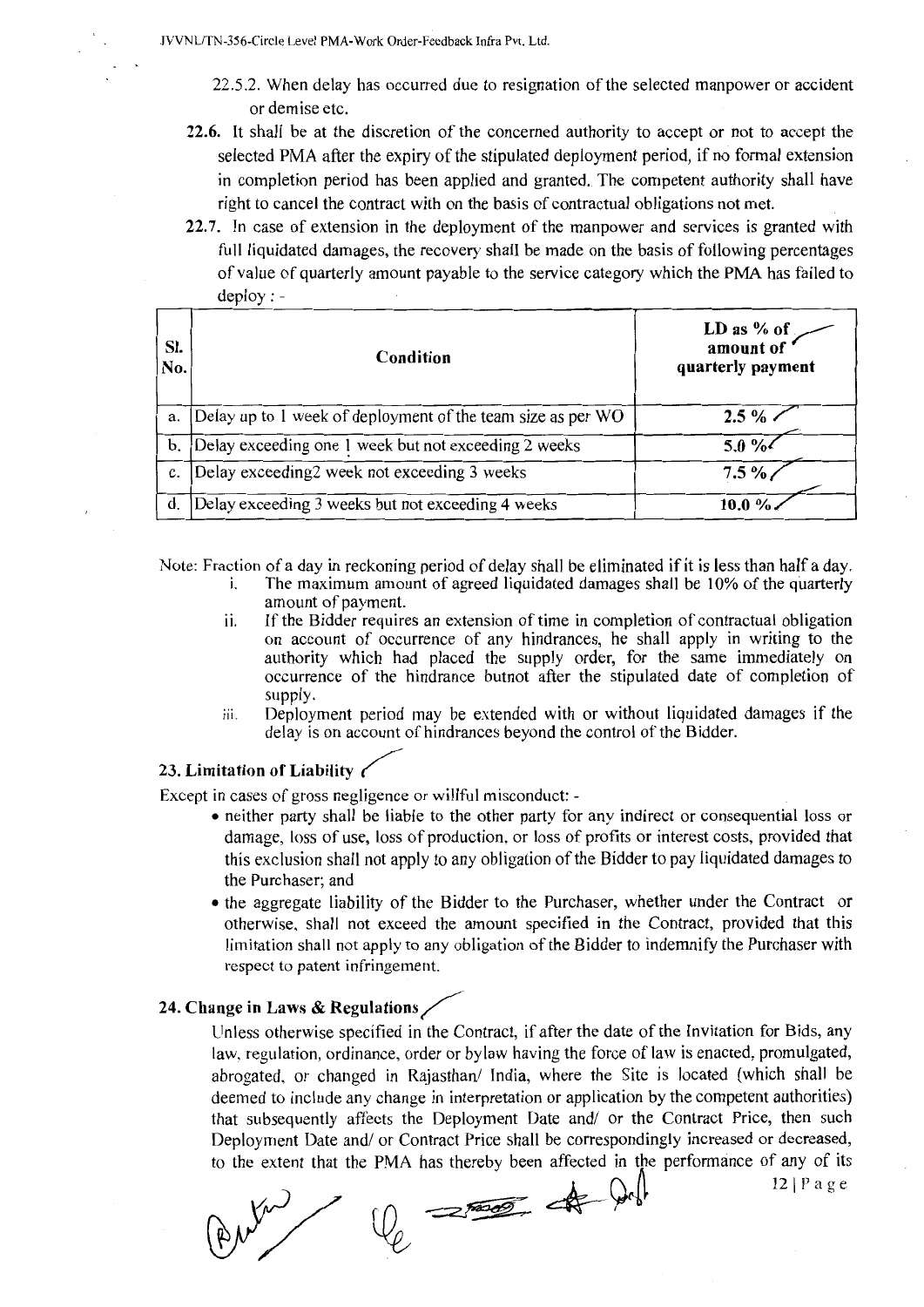obligations under the Contract. Notwithstanding the foregoing, such additional or reduced cost shall not be separately paid or credited if the same has already been accounted for in the price adjustment provisions where applicable, in accordance with clause "Contract Price".

#### 24. Change Orders and Contract Amendments

- 24.1. JVVNL may at any time order the supplier/ selected PMA through Notice in accordance with clause "Notices" above, to make changes within the general scope of the Contract if this becomes necessary.
- 24.2. If any such change causes an increase or decrease in the cost of, or the time required for, the selected bidder's performance of any provisions under the Contract, an equitable adjustment shall be made in the Contract Price or in the Delivery of Consultants and the Contract shall accordingly be amended. Any claims by the selected PMA for adjustment under this clause must be asserted within thirty (30) days from the date of the selected PMA receipt of the Purchaser's change order.
- 24.3. Prices to be charged by the selected PMA for any related services that might be needed but which were not included in the Contract shall be agreed upon in advance by the parties and shall not exceed the prevailing rates charged to other parties by the selected PMA for similar services.

# 25. Termination  $\angle$

#### 25.1. Termination for Default

The tender sanctioning authority of JVVNL may, without prejudice to any other remedy for breach of contract, by written notice of default sent to the contractor, terminate the contract in whole or in part: -

- If the contractor has provided or replaced resources inferior to that which were selected at the time of bidding even after being provided sufficient time to fulfill its obligations.
- If the contractor fails to perform any other obligation under the contract within the specified period of delivery of service or any extension granted thereof; or
- If the contractor, in the judgment of the Purchaser has engaged in corrupt, fraudulent, collusive, or coercive practices in competing for or in executing the contract.
- If the contractor commits breach of any condition of the contract.
- If JVVNL terminates the contract in whole or in part then amount of performance security deposit (PSD) and due payments, if any, will be forfeited.
- Before cancelling a contract and taking further action, advice of senior most finance person available in the office and of legal adviser or legal assistant posted in the office, if there is one, may be obtained.

#### 25.2. Termination for Insolvency/

JVVNL may at any time terminate the Contract by giving Notice to the PMA if the PMA becomes bankrupt or otherwise insolvent. In such event, termination will be without compensation to the Bidder, provided that such termination will not prejudice or affect any right of action or remedy that has accrued or will accrue thereafter to JVVNL.

#### 25.3. Termination for Convenience

JVVNL, by Notice sent to the PMA, may terminate the Contract, in whole or in 25.3. **Termination for Convenience**<br>JVVNL, by Notice sent to the PMA, may terminate the Contract, in whole or in<br>part, at any time for its convenience. The Notice of termination shall specify that<br> $\lambda$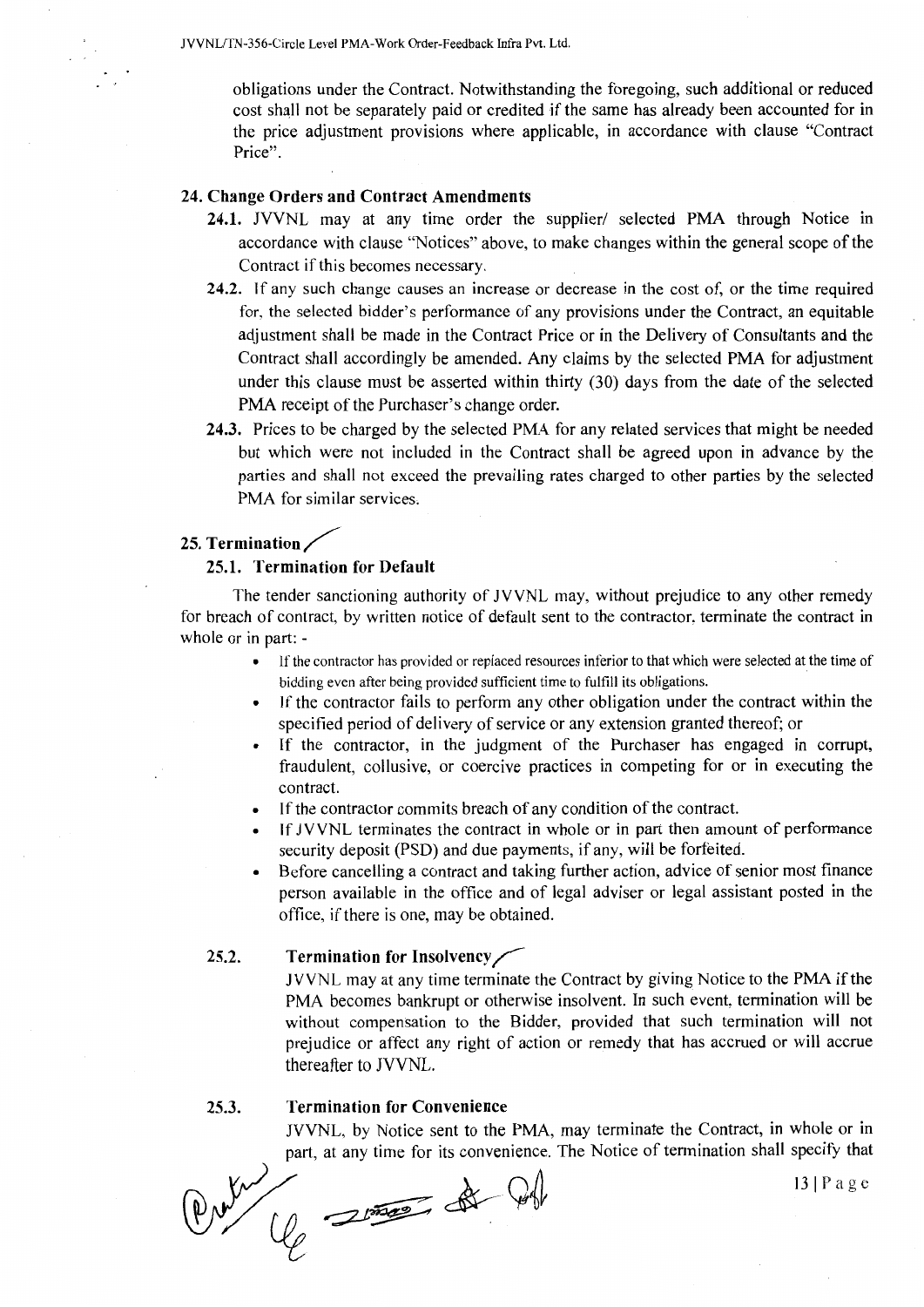termination is for the Purchaser's convenience, the extent to which performance of the Bidder under the Contract is terminated, and the date upon which such termination becomes effective.

Depending on merits of the case the PMA may be appropriately compensated on mutually agreed terms for the loss incurred by the contract if any due to such termination

#### 25.4. Resource Replacement

#### 25 .4.1. Replacement after issue of WO

In case a selected PMA brings to the notice of JVVNL that it won't be able to provide a selected resource after receiving the WO and desires to replace the selected resource with a new resource, the following rules will apply:

- The new resource (replacing resource) will be accepted by the purchaser only if he fulfils the minimum eligibility criteria as per NIT and scores at least the same marks as the resource being replaced.
- Replacement by a resource securing fewer marks than the resource being replaced shall be at the discretion of JVVNL.
- In case such replacement is allowed, the service provider (selected bidder) shall be paid an amount in the same proportion to the amount paid for the replaced resource as the proportion that the technical marks of the replacing resource bear to that of the replaced resource.

#### Example:

Let us say that the replaced resource had scored 8 marks out of 10 in the technical evaluation and an amount of  $X$  was quoted by the service provider in its financial bid for the resource. But the new resource (the replacing resource) scores only 7 marks and Purchaser had exhausted all options as narrated in clause 6.4.2 (d). Then the service provider will be paid  $7/8$  times for the replacing resource i.e.7/8 \* X

- The new resource with lesser score will be accepted as a replacement only for 3 months. In case if the selected bidder is not able to find a suitable resource that is at par or better than the original resource (at the time of bidding), then the contract may be terminated as per clause 2.9.24.
- If the selected bidder provides a resource at par the original resource (at the time of bidding) before expiry of 3 months of replacement with a resource scoring less than the original resource (at the time of bidding), then the payment terms applicable for the original resource will be used (clause 2.9.26).

# 25.4.2. Replacement after deployment

The replacement of resources by PMA after deployment will be allowed (with penalty) only in case, the resource leaves the organization by submitting resignation with the present employer. In case of failure to meet the standards of the purchaser, (which includes efficiency, cooperation, discipline and performance) bidder may be asked to replace the resource without any penalty for replacement/exit. In case of all such replacements:-

- i. The new resource (replacing resource) will be accepted by the purchaser only if he fulfils the minimum eligibility criteria as per NIT and scores the same marks as the resource being replaced.
- ii. The outgoing resource would complete the knowledge transfer with the replaced resource as per the satisfaction of the purchaser (JVVNL).

 $^{141Page}$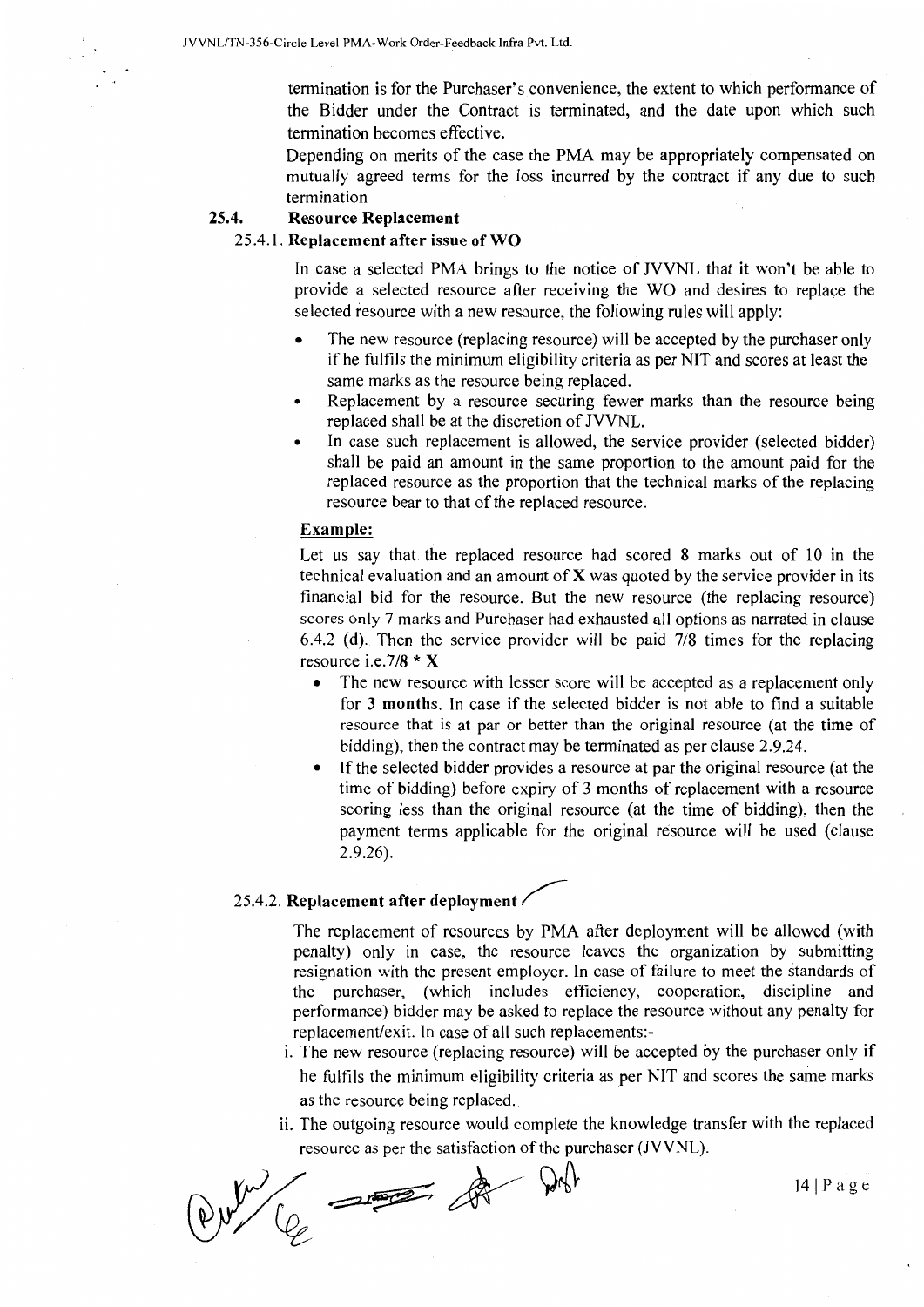JVVNL/TN-356-Circle Level PMA-Work Order-Feedback infra Pvt. Ltd.

#### 26. Acceptance of the Order:

The acceptance of this detailed order must be acknowledged within seven (7) days of receipt of the order. In case no communication is received during this period, it will be presumed that you have accepted the order in full including all the terms and conditions stipulated therein.

#### 27. Other Terms and Conditions: *{*

- 27.1. This contract shall be governed by the terms and conditions as mentioned in the Tender Document for TN 356 including in particular the following clauses as mentioned above.
- 27.2. All other terms and conditions, which have not been included in this Work Order but are mentioned in the governing specifications of tender shall deemed to be included in this Work Order.
- 27.3. All disputes, differences or questions, what so-ever, arising between JVVNL and the
	- contractor upon or in relation or in connection with the contract shall be deemed to have arisen at Jaipur (Rajasthan) and no court other than courts at Jaipur shall have jurisdiction to entertain or trial the same

 $(V.D.Bansal)$ 

Superintending Engineer (TW) Jaipur Discom, Jaipur

#### Copy submitted/forwarded to the following for information & necessary action:-

- 1. The Director (Technical/Finance), Jaipur Discom, Jaipur
- 2. The Chief Engineer (Projects), Jaipur Discom, Jaipur
- 3. The Zonal Chief Engineer (J/Z, B/Z, K/Z), JVVNL, Jaipur/ Bharatpur/ Kota.
- 4. The Chief Accounts Officer, (FM-W&M/IA), Jaipur Discom, Jaipur.
- 5. The Superintending Engineer (DDUGJY/Plan/MIS/RE/O&M of Respective Circle), JVVNL, ------------
- 6. TA to MD, JVVNL, Jaipur
- 7. The Executive Engineer (DDUGJY) of Respective Circle), Jaipur Discom,------------
- 8. The Senior Accounts Officer (CPC/TW), JVVNL, Jaipur.
- 9. The Executive Director (IPDS), PFC, New Delhi-110001
- 10. The Chief Project Manager, REC, Jaipur
- 11. The Income Tax Officer (IB), Jaipur.
- 12. The Commissioner, Commercial Taxes Deptt. Govt. of Rajasthan, Kar- Bhawan, Jaipur.
- 13. The Deputy-Commissioner, Central Excise Division (Service Tax Cell), Jaipur.

Superintending Engineer (TW)<br>Jaipur Discom, Jaipur  $\bigoplus_{P \in \mathcal{P}} P$ Jaipur Discom, Jaipur